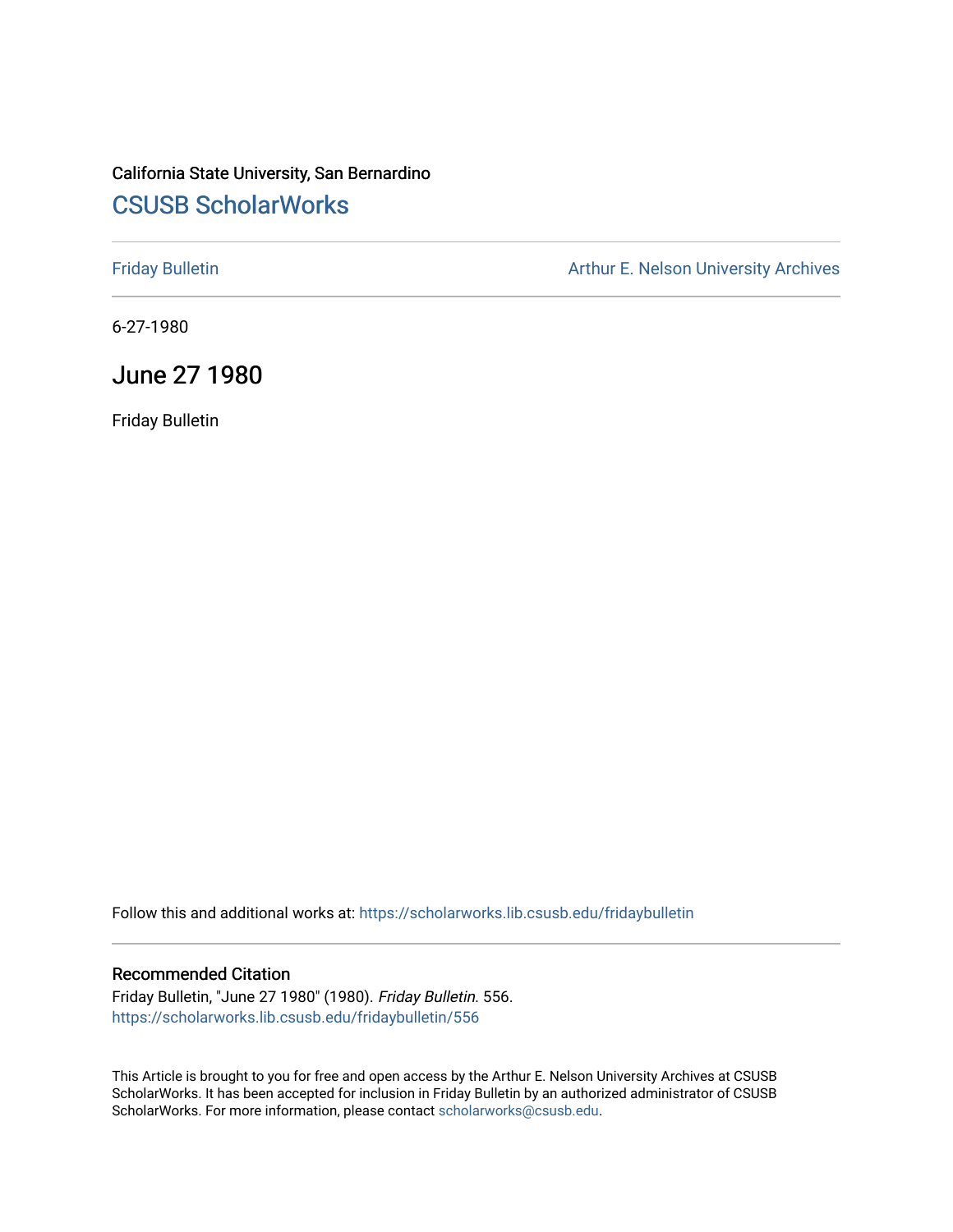



CALIFORNIA STATE COLLEGE • SAN BERNARDINO **1965 1980** 



June 27, 1980

FOURTH OF JULY HOLIDAY COMING UP The College will observe Independence Day with an academic/administrative holiday

on Friday, July 4. The college will be closed that day, including the Cafeteria, Student Union and Library. The pool, however, will be open from 11 a.m. to 5 p.m. and the courts will be open from 11 a.m. to 1 p.m. and  $4-9$ p.m.

NEW APPOINTMENTS FOR DEPARTMENT President Pfau has announced new appoint-<br>CHAIRS AND SCHOOL DEAN ments and reappointments for the academic ments and reappointments for the academic year effective Sept. 1, 1980.

Reappointed to three-year terms were; Dr. H. Arthur Hoverland, school of administration dean; Dr. Frances F. Berdan, department of anthropology chair; Dr. Kent M. Schofield, department of history chair; and Dr. Ruth Wilson, department of biology chair.

New appointments to three-year terms as department chair included: Dr. Sherrie R. Bartell, special programs, Dr. William D. Gean, philosophy; and Dr. Fook F. Liu, physics.

Dr. Dorothy Johnson has been appointed to a one-year term as chairman of the nursing department.

STATE BUDGET COMMITTEE SETS State employees are headed for a 10.5% pay<br>EMPLOYEES' RAISES AT 10.5% raise package for the coming year, as the r raise package for the coming year, as the result of legislative conference committee ac-

tion Wednesday. The recommendation of the joint committee from the Senate and Assembly must go back to each house for final approval and then to Governor Brown. The new fiscal year begins Tuesday, July 1.

According to media reports, Gov. Brown agreed upon the 10.5% figure Wednesday after a meeting with state workers unions. The governor originally proposed 3%. The Assembly had included 3.3% in its budget version and the Senate had voted for 11.7% originally.

The salary increase package includes a 9.8% pay raise, .5% in health benefit improvements and *.2%* in adjustments for lower-paid workers. The latter includes a \$100 minimum monthly raise for all workers making \$1030 or less.

PAY DAY IS MONDAY, JULY 30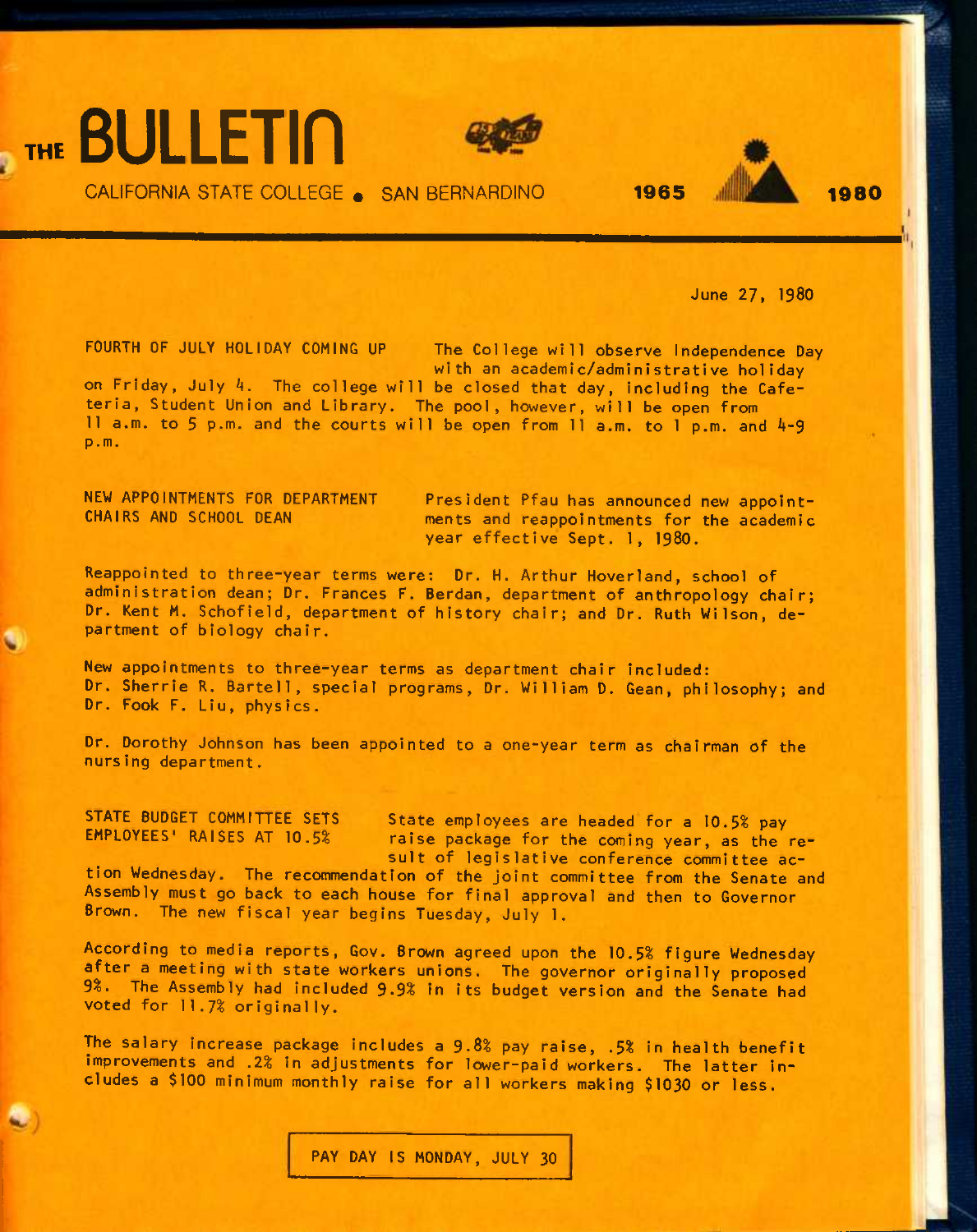TONY BRITTO RETIRES For the past 14 years and seven months, Tony Britto AFTER NEARLY 15 YEARS has been Cal State's in-residence merchant. Virtually every supply or piece of equipment reaching

the campus has gone through his hands. Effective today, Tony retires from his position as shipping and receiving assistant II, which translates to supervisor, of campus stores, receiving and mail service.

When Britto joined the college as a stock clerk in 1966, his supply and mail room was located in the Administration Building. A few years later he moved to more spacious quarters in the rear of the Fine Arts Building. The fenced area behind the Fine Arts Building, now occupied by glassblowing, ceramics and woodworking, was his receiving dock. From this space, he also issued the state cars (all four of them). The next moves were to the Physical Plant Building and finally to their own building next door. The staff meanwhile grew to three assistants.

Britto has become well known throughout the campus and the state for his work within CSEA, He has served three terms (six years) as president of the Badger Hills Chapter on campus and for five years has been assistant regional director of Region 23. He was the first certified Job steward for the campus and currently is the chief job steward. In order to become certified, he attended classes and handled three grievances with field representatives.

After retirement, Britto will go full-time into real estate, a field he has been involved in part-time for 10 years. Next November he and his wife, Kathryn, will move to Phoenix where he will take over his mother-in-law's real estate business. Mrs. Britto will operate an antique shop on the same site.

A native of Portchester, N.Y,, Britto came to California on vacation in the winter and decided to stay. He worked in shipping and receiving for San Bernardino County for five years before coming to the new college.

The major heart surgery he underwent early this year has been a factor in Britto's opting to retire under the early retirement program.

"I have enjoyed working with the people here," he said, especially commenting on the assistance given by physical plant crews when his department was shorthanded .

JULY HOURS FOR The art gallery will be open 9 a.m. to noon and 1-3 p.m. ART GALLERY Monday-Friday through July 3. It will be closed July 4-6. From July 7 to Aug. 1 the hours will be 12:30-4:30 p.m., Monday-Friday. Regular summer hours will resume in August. On display throughout the surmner will be the annual juried student show. More than 100 works in all media are being exhibited.

BOOKSTORE TO CLOSE FOR INVENTORY The bookstore will be closed July 1 for its yearly inventory and July 4 for the holiday. Hours for the summer will be 8:30 a.m.-4:30 p.m. Monday-Friday.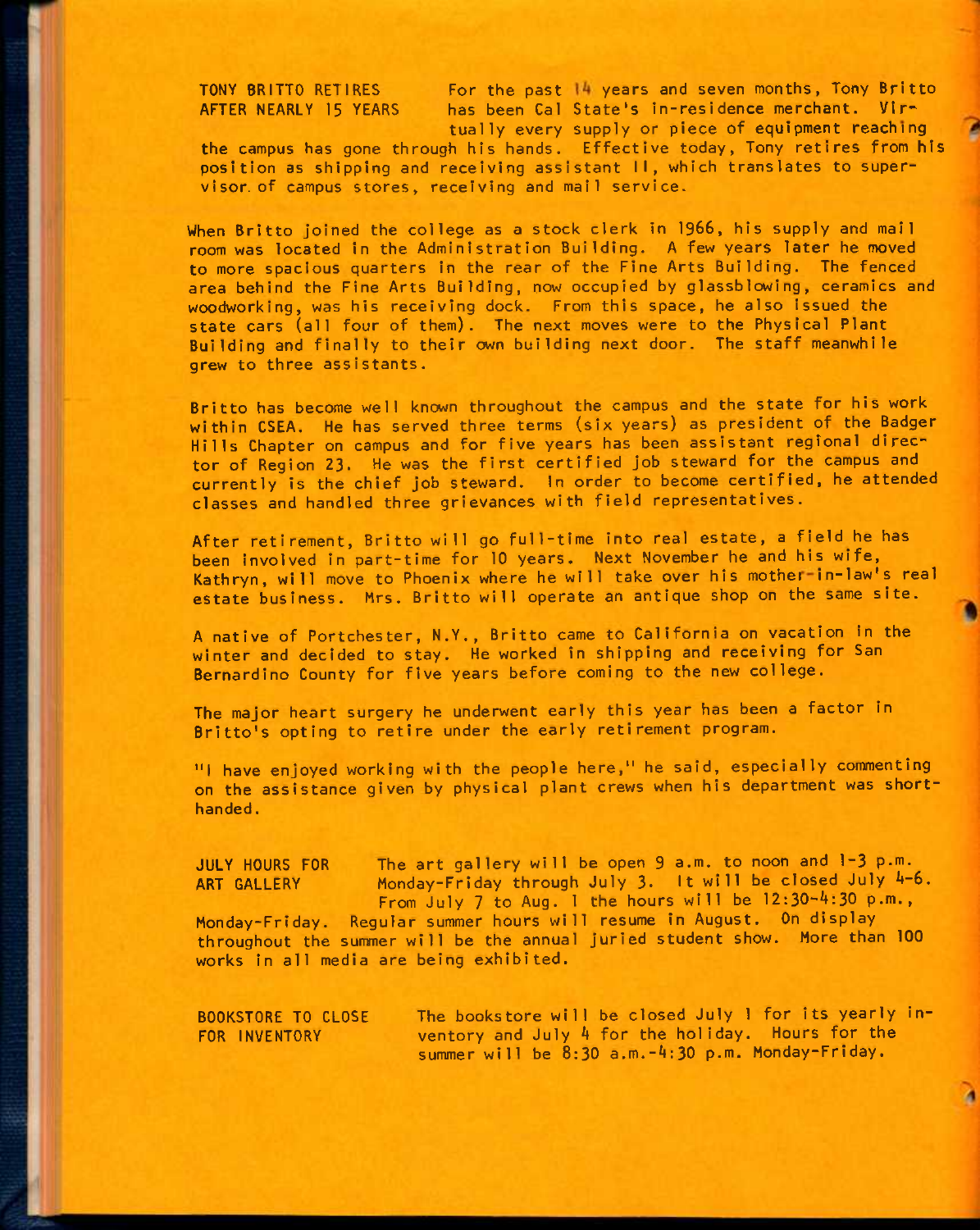PLUMBER, FRED CORDOVA, Although classified a plumber, Fred Cordova has<br>HAS BEEN MUCH MORE meant much more to Cal State that his side at meant much more to Cal State than his title might suggest. After 15 years of service to the col-

J.

lege, Fred will retire this month and who would deny the additional titles of all-around handyman, troubleshooter and advocate for employee rights, don't alsofithimwell? ^ \*

He came to the college in August 1965 and worked out of the initial Administration Building located on Mountain View in San Bernardino. Hired on as the first groundsman, he became Cal State's first plumber in 1967.

He began working on the college site in September 1965 with a skeleton crew and remembers "back then the buildings didn't even have doors. Each evening we would secure plywood pieces to the openings and would come in every morning and remove them so the employees could come to work."

Considered the founder of Cal State's CSEA Chapter 184, Fred was also the organization's first president. He has also been a general council delegate, has held office in every statewide committee and has served as assistant regional director for CSEA,

Wherever there was an employee group Fred always appeared to be right in the middle. He helped to form the statewide occupational council for CSEA and served as its chairman from 1970-78. He was also instrumental in forming the Cal State Staff Council, which existed from 1968-1979 until collective bargaining laws came about.

In his years at Cal State there have been many experiences Fred will always remember. One of the most interesting, he recalls, was the Thanksgiving he was just about to sit down to dinner and was called out to the college because the wind had blown out a few windows of the college's newest building (at that time), the Commons.

"I am going to miss the campus and the people I have worked with very much," he smiled. "But I've got so doggone much work to do at home I think I'll keep busy." His immediate plans include a vacation to Las Vegas with his wife Angelina and then a trip to Spain, in the fall, to do a little Cordova "root tracing."

Fred has been chairman of the Central Valley Mental Health Project for two years and plans to continue for another year. That, added to his hobbies of lapidary and old-home buying and remodeling, should keep him busy indeed.

COLLEGE RECEIVES 1980-81 Three allocations of student financial aid money,<br>Financial AID ALLOCATIONS nearly equal to the initial grants last year nearly equal to the initial grants last year, will be awarded to the college for the 1980-81

school year, according to word received by President Pfau from the Department of Health, Education and Welfare. The allocations are: supplemental educational opportunity grants program, \$9A,008; college work-study program, \$122,040; and national direct student loan program, \$103,210. The work-study money is a matching grant, with the college providing 20 percent for the federal government's 80 percent.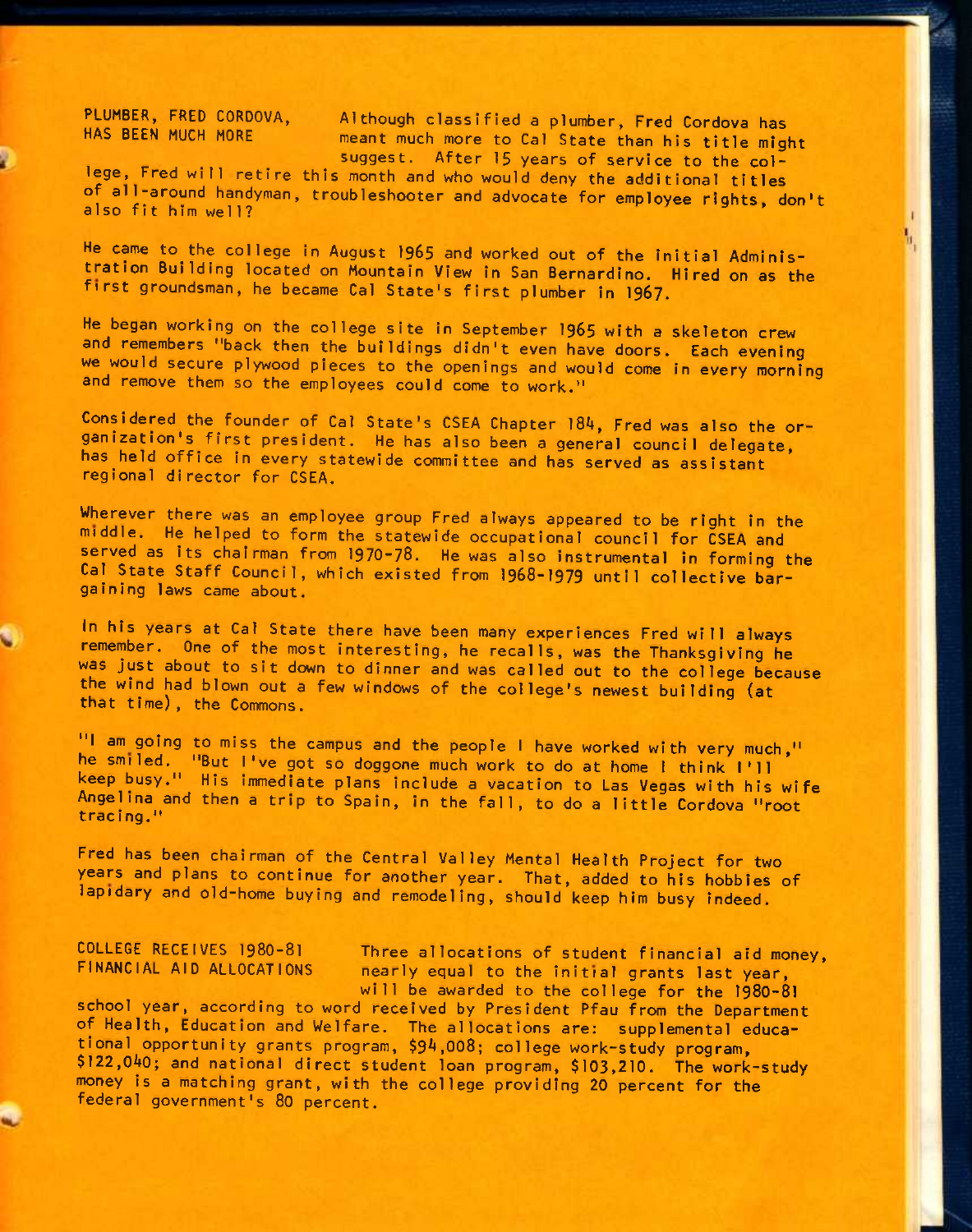COLLEGE SAYS GOODBYE TO When Betty Gregory came to Gal State in April 1967 PE EOUIPMENT ATTENDANT as an equipment attendant for Physical Education, the college was so new it didn't have the large gym/PE facility that is now in use. In fact, her first office was a shed lo-

cated on the playing fields that was shared with the groundspeople.

There were no bathrooms out there and she remembers having to brush her teeth out of a drinking fountain. "From my desk in the shed, I could sit and watch the deer come dwn from the mountain to eat the grapes off the vines that used to line the playing field," she recollected.

She will retire at the end of this month after 13 years of service to the college. Before coming here, she worked as PE equipment attendant at Cal State, Long Beach for 8 years.

"I really love this type of work," she explained. "It's active and you don't always have to sit at a desk. I have especially enjoyed working with the students."

Her immediate retirement plans include sewing classes and travel to Oregon, Ohio and Florida, where "if I like it, I may decide to live there with my sisters."

LIBRARY ANNOUNCES BOOK Bruce Burton, a senior from Riverside, has won the COLLECTION WINNERS 11th annual Cal State Library book collection contest with his collection titled "Magic Mirrors--

Dreams of Fantasy and the Macabre." Second prize was awarded to Carolyn Preston, a graduate student from San Bernardino, for her collection, "Cookbook Nook." Susan Bishop, a junior from Hemet, received third prize for her collection, "Needlework and Crafts."

LIBRARY RECEIVES The Library has received a certificate of appreciation CERTIFICATE from Patton State Hospital for having sent a number of duplicate books to the hospital earlier in the year. In

addition to the certificate, an invitation was extended for a Library represen tative to attend the hospital's annual volunteer awards luncheon held in May. The luncheon was attended by Tony Vilches, stock clerk for the Library.

PERSONAL Barbara Simmons, a custodian with Plant Operations, was married to Fred Brauner in Yucaipa Saturday, June 21, The couple plans to 1ive in Redlands.

The California State College, San Bernardino BULLETIN is published Fridays by the Public Affairs Office, AD 117, extension 7558. items for publication should be received in writing by noon Tuesday.

Editor . . . . Mark Myers California Items . . . . Ruth Moran Printed in the Duplicating Center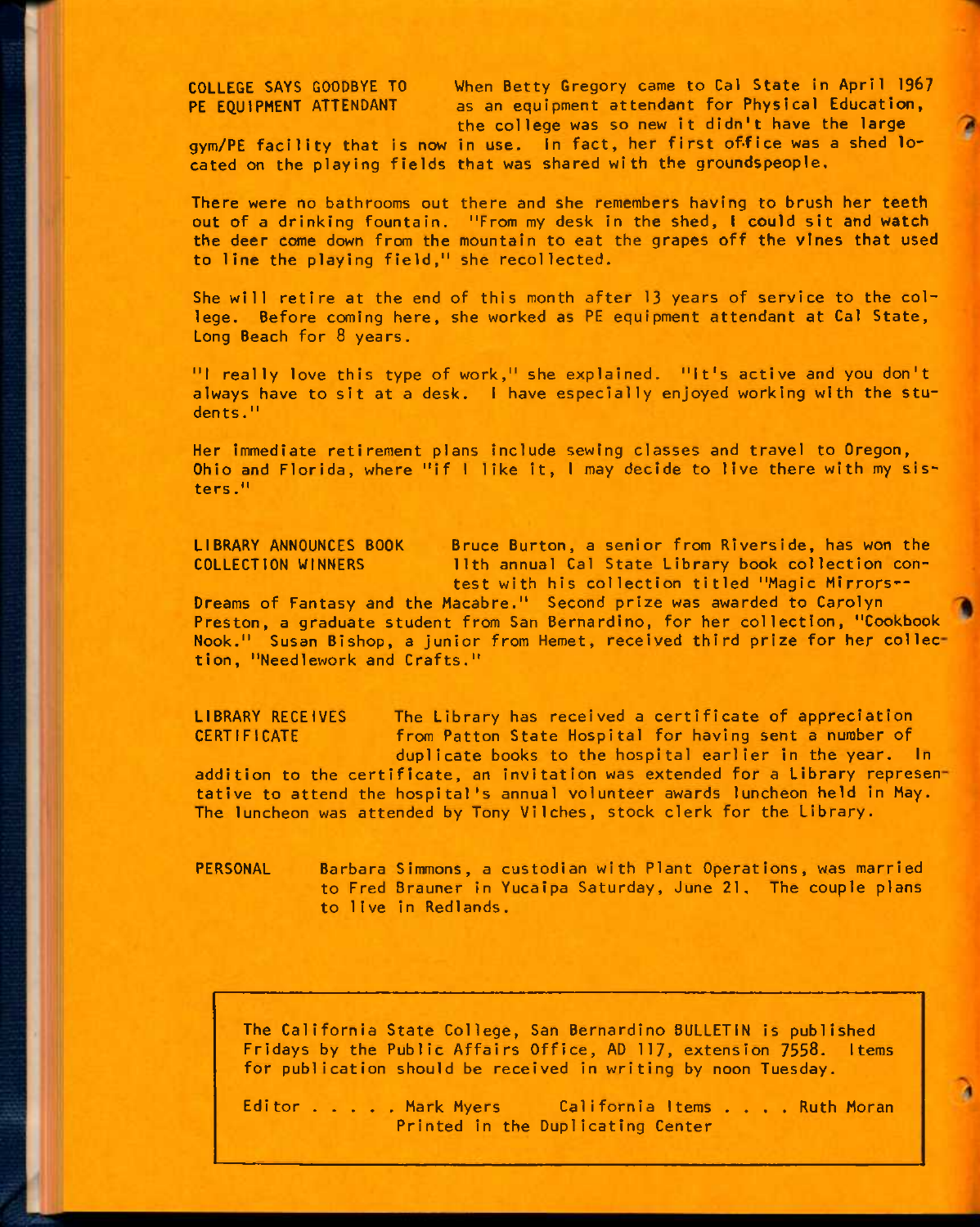# **Speaking up** Herb Nickles (Computer Center) spoke to the Shipmates Club of the First Congregational

Church in San Bernardino on "Your Friend the Computer" June 17.

Dr. Mireille Rydell (French) spoke to the Fontana Business and Professional Women's Club on "Women's Lib in Medieval France" June 18.

PUBLICATIONS Dr. Elliott Barkan (History) and Dr. Nikolai Khokhlov (Psychology) have an article "Socioeconomic Data as indices of Naturalization Patterns in the United States:

A Theory Revisited" in the June I98O edition of Ethnici ty.

Professional Activities **Dr. Margaret Gibbs** (Public Administration) served as a discussion leader at the 3rd National Conference on the Teaching of Public

Administration at Evergreen College, Olympia, WA, May 3O-3I.

Edna Steinman (Public Affairs) and James Urata (Physical Plant) were elected to the corporate board of San Bernardino Community Hospital at Its annual meeting June 17. Miss Steinman was re-elected and Urata was named to his first three-year term. President John M. Pfau is a member of the hospital's board of directors.

James Urata (Physical Plant) was honored as Volunteer of the Year by the San Bernardino YMCA at its recent annual meeting. Urata was chairman of the building committee during major expansion and was a team leader in the capital fund campaign.

## **DIRECTORY CHANGES!**

Retiring: Anthony Britto Shipping and Receiving

Fred Cordova Physical Plant

Anton Gorkowski Custodial Services

Betty J. Gregory Physical Education

Temporary to Permanent: Patricia M. Rein Assistant Cashier Clerk Accounting, ext. 7501

#### Promot i on:

Mike Arredondo Shipping and Receiving Assistant II Shipping and Receiving, ext. 7597

New to college: Walter C. Erskine Painter I Housing, ext. 7A05

Dewayne Hildreth Building Services Engineer Heating and Air-Conditioning, ext. 7436

Increase in time base: Howard Dexter Piano Technician II A Humanities, ext. 7454